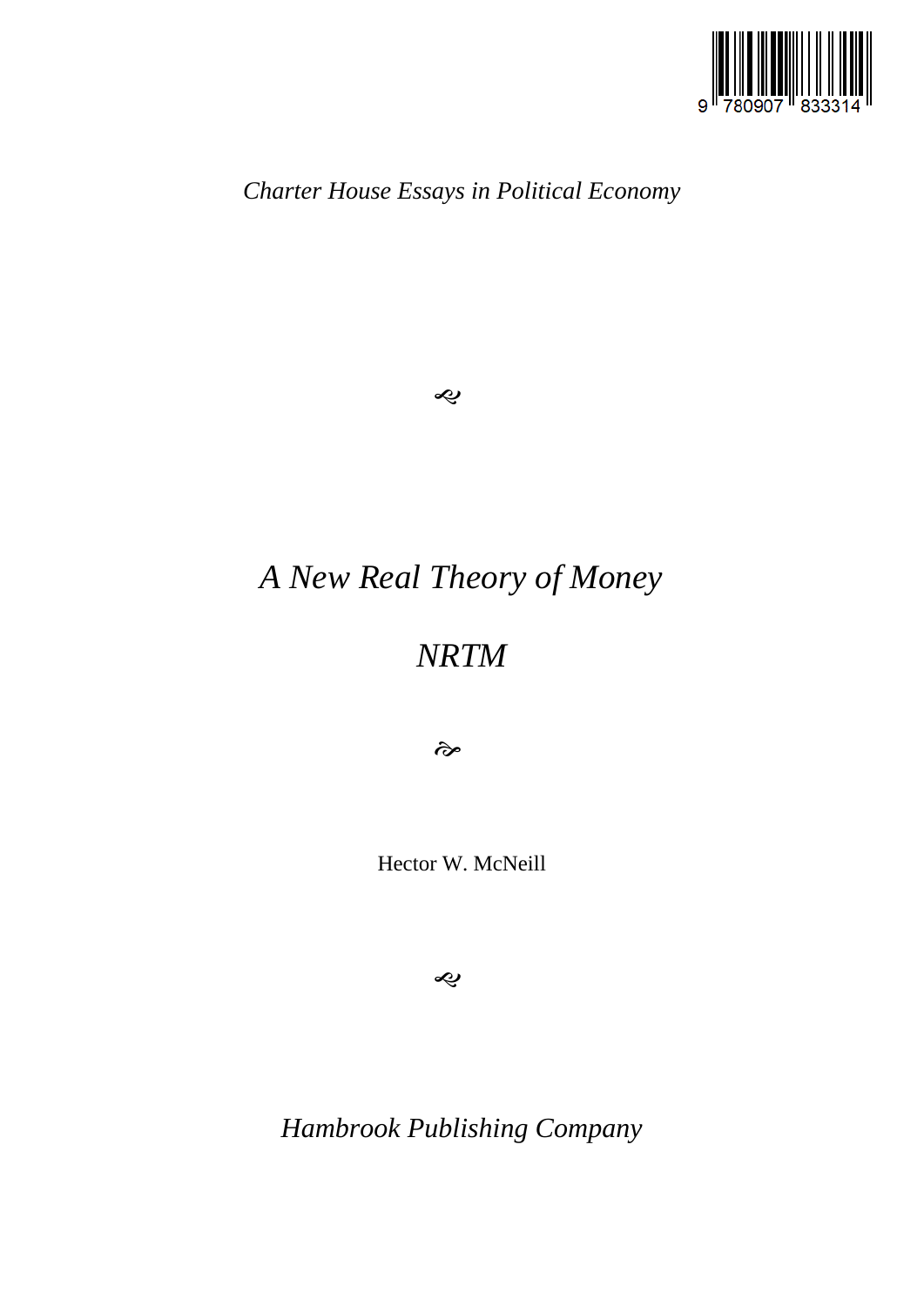## Charter House Essays in Political Economy



Charter House Portsmouth

In the United Kingdom, the continuation of research and development of the theory and practice of the Real Incomes Approach occurred in Charter House in Portsmouth, following its initiation in Rio de Janeiro in 1975.

Charter House Essays in Political Economy are a public record of selected papers produced by the Real Incomes Approach to Economics.

A New Real Theory of Money © McNeill, H. W., 03, May, 2020 Original medium Charter House Essays in Political Economy Published by Hambrook Publishing Company, Portsmouth, Hampshire, United Kingdom ISBN: 978-0-907833-31-4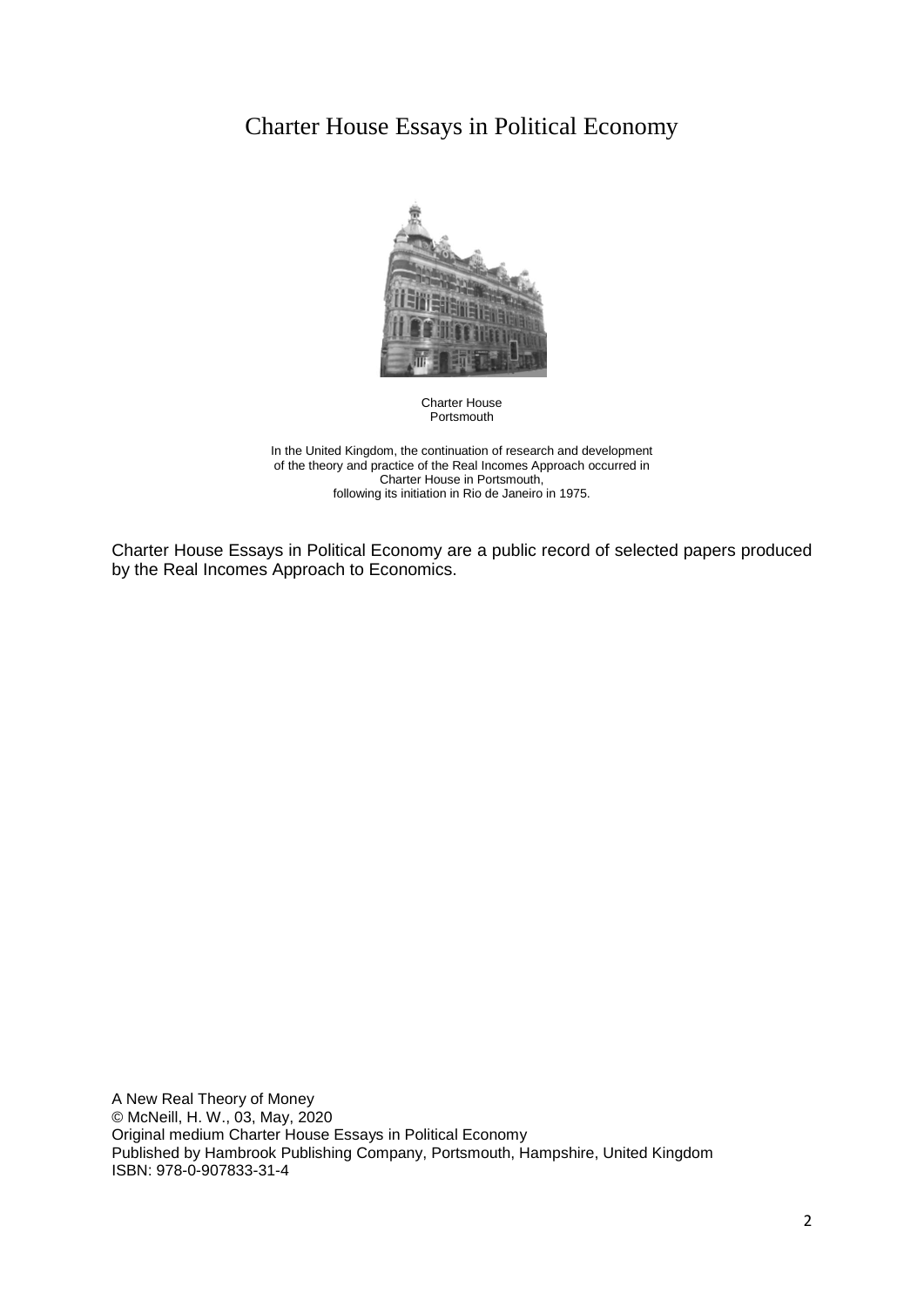## Contents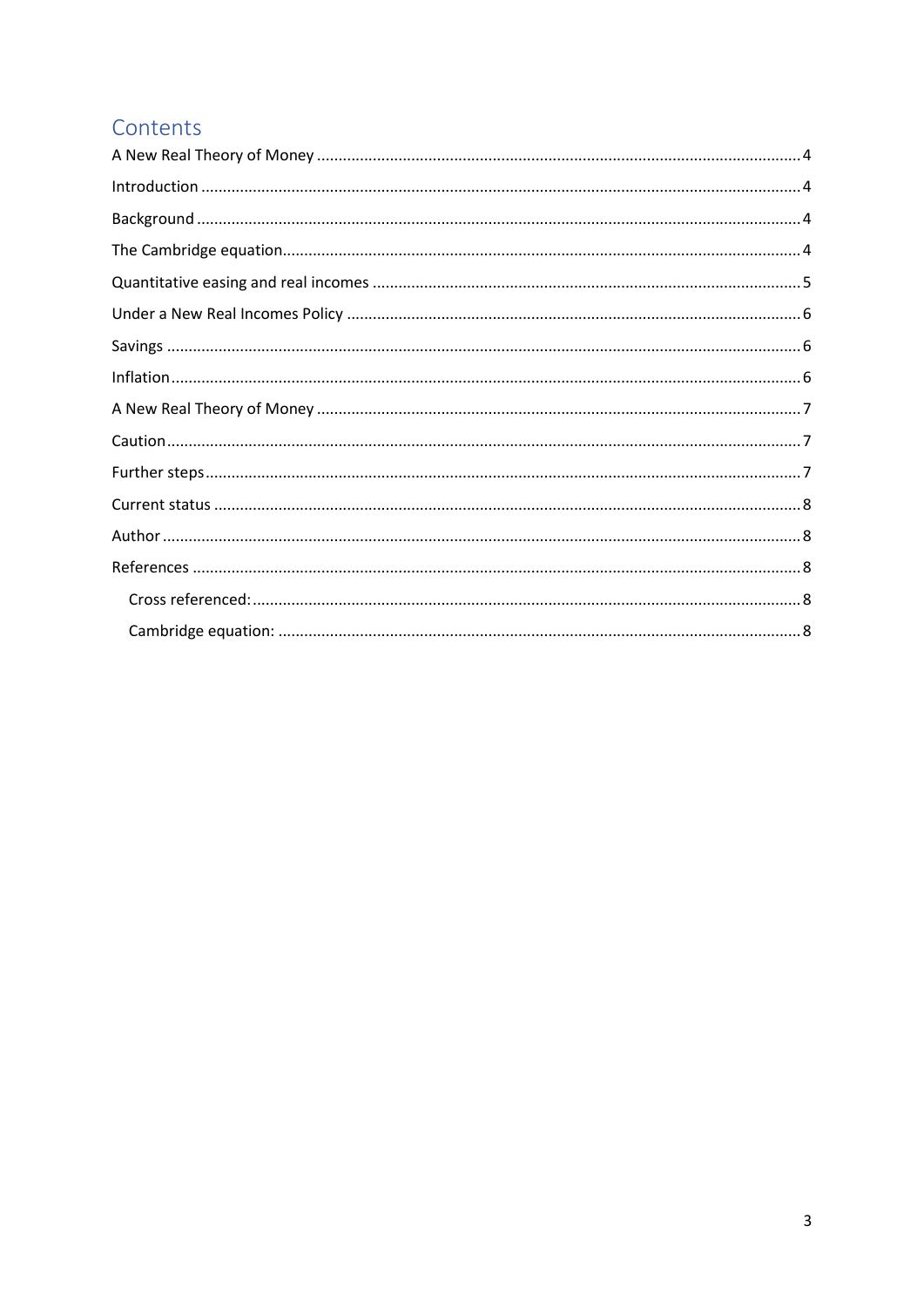## <span id="page-3-0"></span>A New Real Theory of Money

#### <span id="page-3-1"></span>Introduction

On observing the output of a decision analysis model using the algorithm of the RTM (Real Theory of Money), see the paper in this series "*A Real Theory of Money*", the output was not as expected suggesting the model was wrong.

On further analysis the original Cambridge equation, upon which the RTM was based, it also appears to be an inexact representation of what in fact is happening when some issued money ends up in savings.

This paper describes suggested adjustments to the RTM to create an improved model to be nominated New Real Theory of Money (NRTM).

### <span id="page-3-2"></span>Background

The quantity theory of money (QTM) is not a determinant model because it provides no functional components to represent the means whereby money volumes influence inflation. This is a logical consequence of inflation having no direct relationship to the volume of money.

The causes of inflation have been described in the 1981 paper in this series<sup>1</sup> which was a reprint of the original. released in Rio de Janeiro, in 1976.

The current formula for the QTM does not account for non-circulating money in the form of savings or asset holdings. This error has been exemplified in the results of quantitative easing.

The common QTM equation was developed by Irving Fisher and others as:

$$
M.V = P.T
$$
 ... (i)

Where:

**.** 

M is money supply; V is velocity of circulation; P is average price level; T is volume of transactions of goods and services.

## <span id="page-3-3"></span>The Cambridge equation

In the development of a more realistic substitute for the QTM to reflect the actual outcomes of changes in money volumes, the Cambridge equation based on contributions from Marshall, Pigou<sup>2</sup> and Keynes, was a modification of the QTM where an additional determinant "k" was included to account for savings as a non-circulating asset.

$$
M = k. P. Y ... (ii)
$$

On further examination this equation makes k a component of M but its functional relationship is not explicit. It appears as a multiplication whereas it should be an additional component alongside (P.Y) so it should be added to (P.Y) to create a sum equal to M.

<sup>1</sup> McNeill, H. W., "*What causes inflation?*", Charter House Essays in Political Economy, HPC, Portsmouth, 1981, ISBN: 978-0-907833-17-8.

<sup>2</sup> Pigou, A. C., "*The Value of Money*", The Quarterly Journal of Economics, 1917.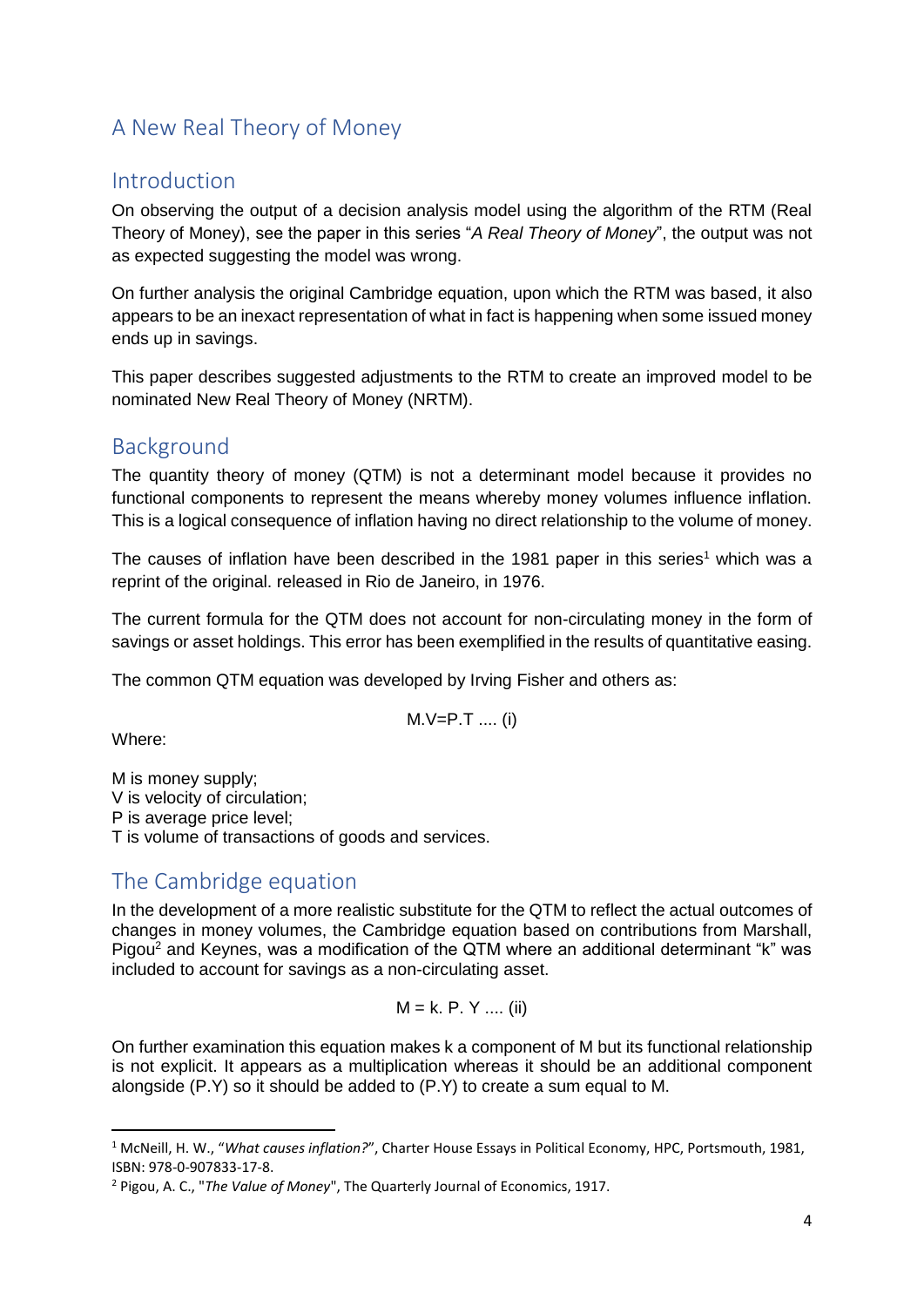Therefore, from the standpoint of a decision analysis model, to be able to simulate and project the impact on real incomes, the appropriate format is of the form:

$$
M = (P.Y) + k
$$
 .... (iii)

This is because k reduces the "active" or "transactional funds" in the economy which are to be found in (P.Y).

In order to isolate and quantify the resulting real incomes element, the savings component needs to be transferred to the left hand side as an amount that reduces M.

$$
M - k = (P.Y) \dots (iv)
$$

<span id="page-4-0"></span>Below this Modified Cambridge Equation is referred to as MCE.

#### Quantitative easing and real incomes

Because of the inability of the QTM and the Cambridge equation to account for the outcomes of quantitative easing (QE) the MCE equation has been extended to include an additional determinate, "a" for assets, to expand the money categories within non-circulating assets.

Although the Cambridge equation had restricted the non-circulating category of money to savings it had, at least, pointed out that a proportion of the money volume does not enter into transactions. This was an important observation because without this consideration the QTM was inoperable as a determinant decision analysis model.

Experience with quantitative easing (QE) demonstrates the flow of money into assets has been a notable feature under this policy. This has been associated with lower investment and depressed real incomes and stagnating prices.

The essential objective of any rational economic policy is to stabilise or increase growth through a rise in real purchasing power or real incomes. The QTM does not provide any such clarity on this score. Therefore, to be able to evaluate the real income outcomes of changes in money volumes it is proposed that a New Real Theory of Money (NRTM) is used to substitute the MCE and the QTM.

This takes the forms, repeating the transitions in equations (iii) and (iv):

$$
\mathsf{M}=(\mathsf{P}.\mathsf{Y})+(\mathsf{a}+\mathsf{k})\,\ldots\,(\mathsf{v})
$$

or

$$
M - (a + k) = P. Y ... (vi)
$$

Where:

M is the quantity of money; P is the price level; Y real income (substituting T in the Irving equation); a is assets; k is savings.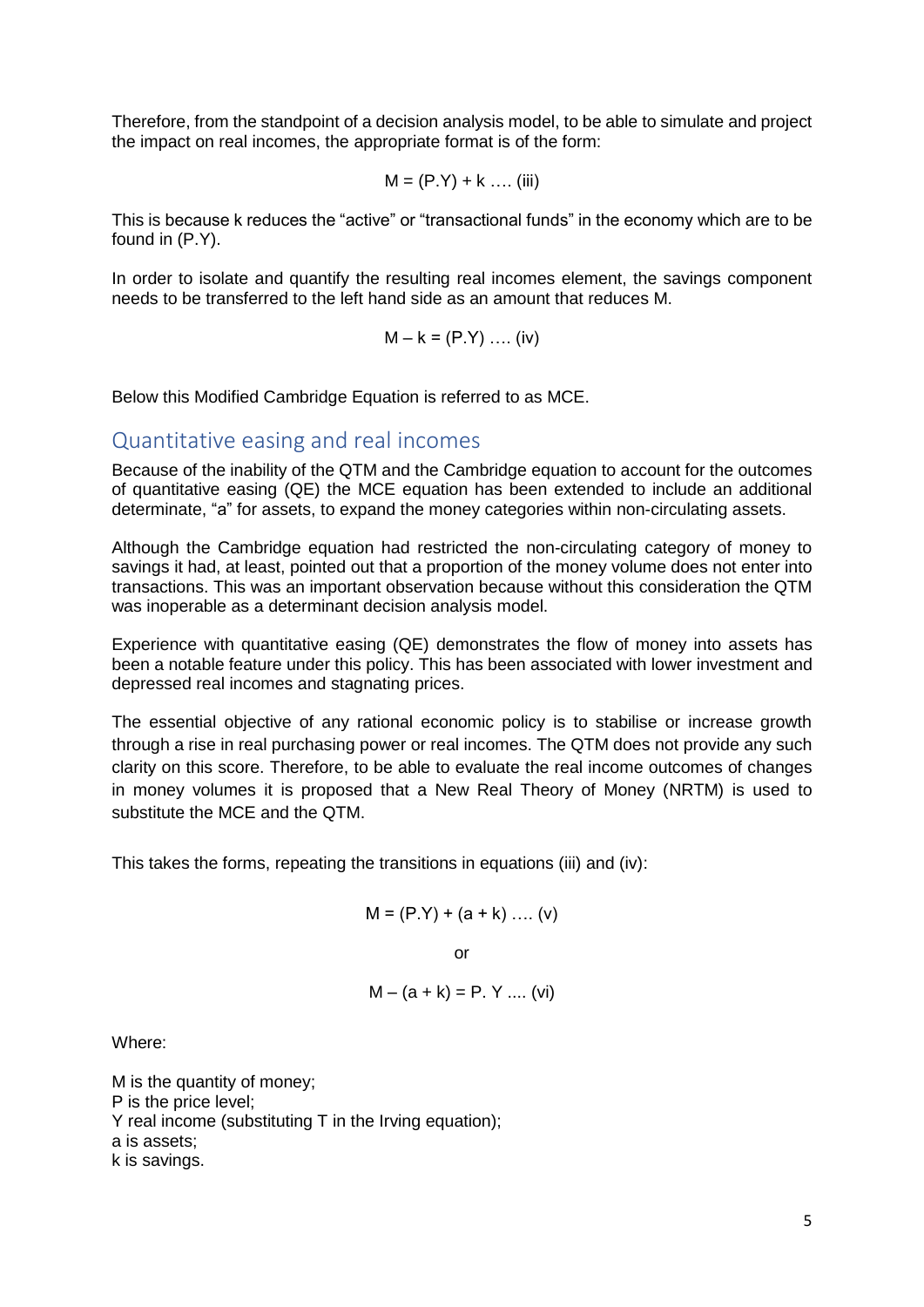As can be observed, by moving "a" and "k" to the left side, as a deduction from M, the very obvious depressive impact of rising asset holdings on the availability of money can be seen to reduce P.Y.

This has been the experience of countries who have applied QE, including the early introduction in Japan in the late 1980s. The universal impact has been depressed transactions and real incomes Y. This explains how the exogenous<sup>3</sup> funds, that were not generated by the supply side<sup>4</sup> (bank loans), were diverted in such a manner as to be inaccessible by the supply side for use as investment or transactions. With low interest rates savings become less significant and assets become more significant. As a result, rather than see economic growth, in spite of close to zero interest rates, this has resulted in lower real incomes, lower substantive investment and deficient growth in productivity.

As is self-evident, the rise in exogenous money did not have any practical impact on "aggregate demand".

## <span id="page-5-0"></span>Under a New Real Incomes Policy

Without QE, incentives applied to the logistics elements of accessibility to products, information and of unit prices, can facilitate a real incomes policy based on price performance policy<sup>5</sup> and making use of the price performance ratio and price performance levy to quide investment towards higher productivity and based on the endogenous supply side money cash flow to achieve real growth in real consumption. Savings as endogenous money supply could have been invested to gain productivity receiving price performance levy bonuses without the interest rate overheads associated with bank loans and the risks associated with the provision of collateral for loans.

#### <span id="page-5-1"></span>Savings

As things stand under QE with rising debt and low interest rates, this policy has effectively removed incentives for the generation of savings and has therefore destroyed sources of endogenous<sup>6</sup> money arising from savings. The stagnant turnovers and slow inflation linked to the externalities of asset holdings (see next section) has also affected margins and disposable income options reducing the ability to save.

### <span id="page-5-2"></span>Inflation

1

Inflation under QE has occurred. The types of assets that have been accumulated under QE have been land, real estate, precious metals, selected commodities and stocks and shares. The high volumes of money entering these asset markets have created inflation because, for example, the anticipation of rises in the value of asset holdings based on speculation. This

<sup>&</sup>lt;sup>3</sup> Exogenous funds are funds that are generated from outside the transactional cash flows within the supply side. Fractional reserve banking is also exogenous because it is based on savings from the supply side which are not part of the supply side transactional cash flows of the supply side.

<sup>4</sup> With fractional reserve banking a small proportion of loans reflects supply side generation of funds (savings)

<sup>5</sup> McNeill, H. W., "*Price Performance Policy - The Business Case*", Charter House Essays in Political Economy, HPC, Portsmouth, 1981, ISBN: 978-0-907833-09-3.

 $6$  Endogenous funds are generated from within the transactional cash flows of and separated as savings and accumulated until sufficient to invest in a defined action.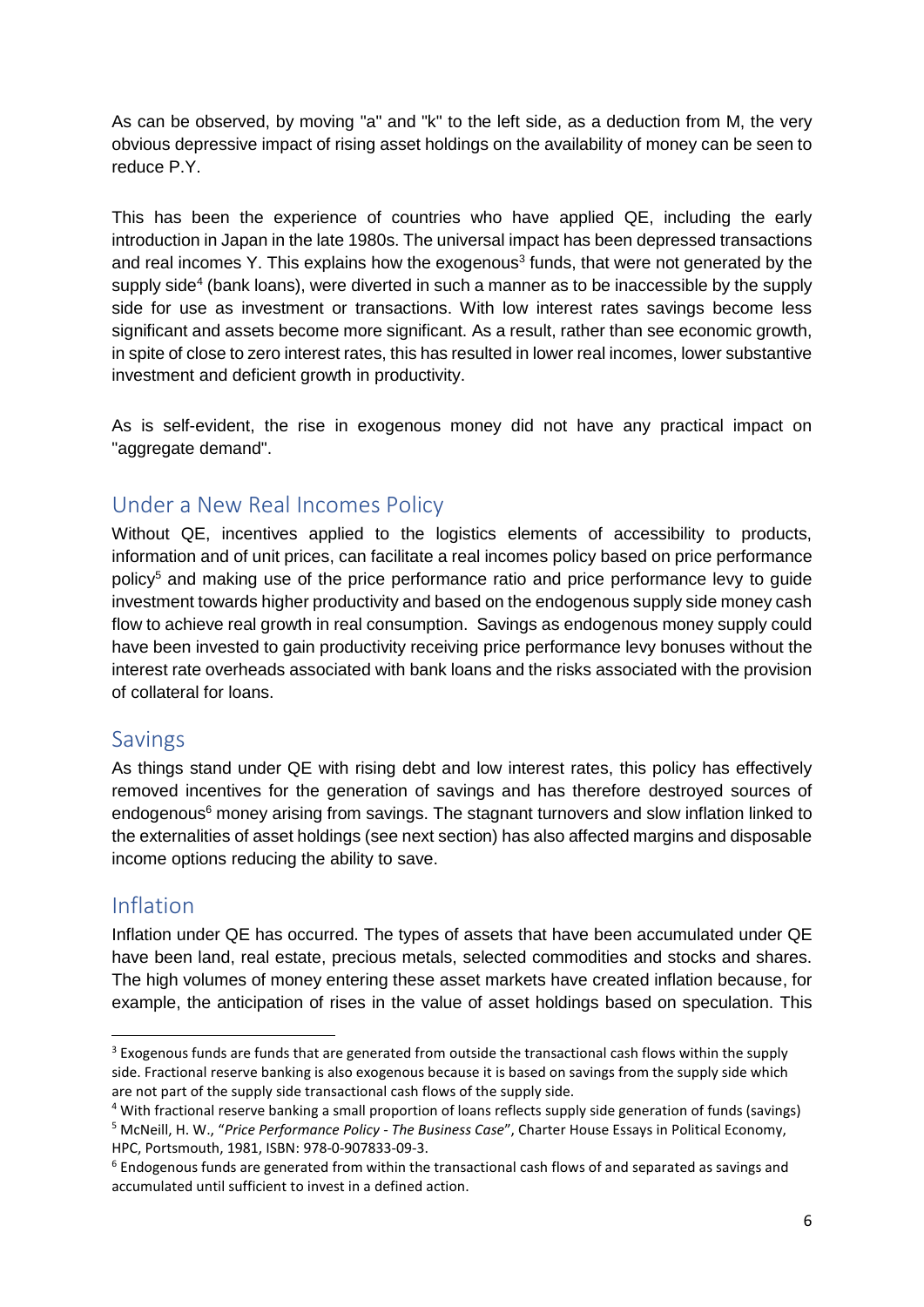speculative asset price rise has created an externality affecting the supply side as a result of the prices of houses, land, precious metals, stocks and shares to have become increasingly inaccessible to the majority of the population, exacerbating the status of real incomes or purchasing power.

Under a price performance policy<sup>7</sup> speculative gains driven by manipulation are not possible as a result of the PPR and PPL impacts on net income following the sale of assets.

## <span id="page-6-0"></span>A New Real Theory of Money

The conventional Quantity Theory of Money (QTM) equation does not represent a determinant model able to trace the impact of increased money volumes under QE. This could be an explanation as to why policy failed and depressed the productive economy in terms of investment, productivity and levels of wage payments. However, Japanese experience with similar policies should have been sufficient to encourage precaution.

With the Japanese experience it is notable that the QTM was never brought into question given that it continues to provide no transparency or functional components to explain the theory that higher money volumes cause inflation in the supply side transactional economy. The proposed modified equation is a more realistic representation as a New Real Theory of Money (NRTM) which provides a clearer distinction between the asset and real economies.

As in the case of the QTM, the NRTM, does not contain any functional relationship to trace the impact of money volumes on inflation. This is because inflation is not related to money volumes but rather to price setting and the price performance ratios of economic units as established in 1976 and published in this monograph series in 1981 under the title, "What causes inflation?"

#### <span id="page-6-1"></span>Caution

The new model as set out in equation (vi) is a determinant model which can be used to create an algorithm or computer program to simulate scenarios associated with different combinations of savings and assets. However, this does not mean this model is correct in the sense of explaining fully the impact of savings or assets. For this to be tested there is a need for more detailed datasets of recorded outcomes in order to test the model for its precision. At the moment this model is "good enough" as a baseline test bed upon which to build future refinements. It is certainly adequate to provide some indication of the sorts of effects that have been observed in the form of the rapid expansion in asset holdings.

## <span id="page-6-2"></span>Further steps

 $\overline{a}$ 

There is a need to be able to break down savings and assets into their many types in order to trace any cash flow associations with transactions e.g. interest and fees on savings in banks as opposed to savings held as cash, commissions on real estate sales and stocks and shares and any other types of holdings. In the case of sale of shares following high rates of rises in nominal values where do these proceeds go? This marks out some future territories for investigation.

<sup>7</sup> McNeill, H. W., "*Price Performance Policy - The Business Case*", Charter House Essays in Political Economy, HPC, Portsmouth, 1981, ISBN: 978-0-907833-09-3.